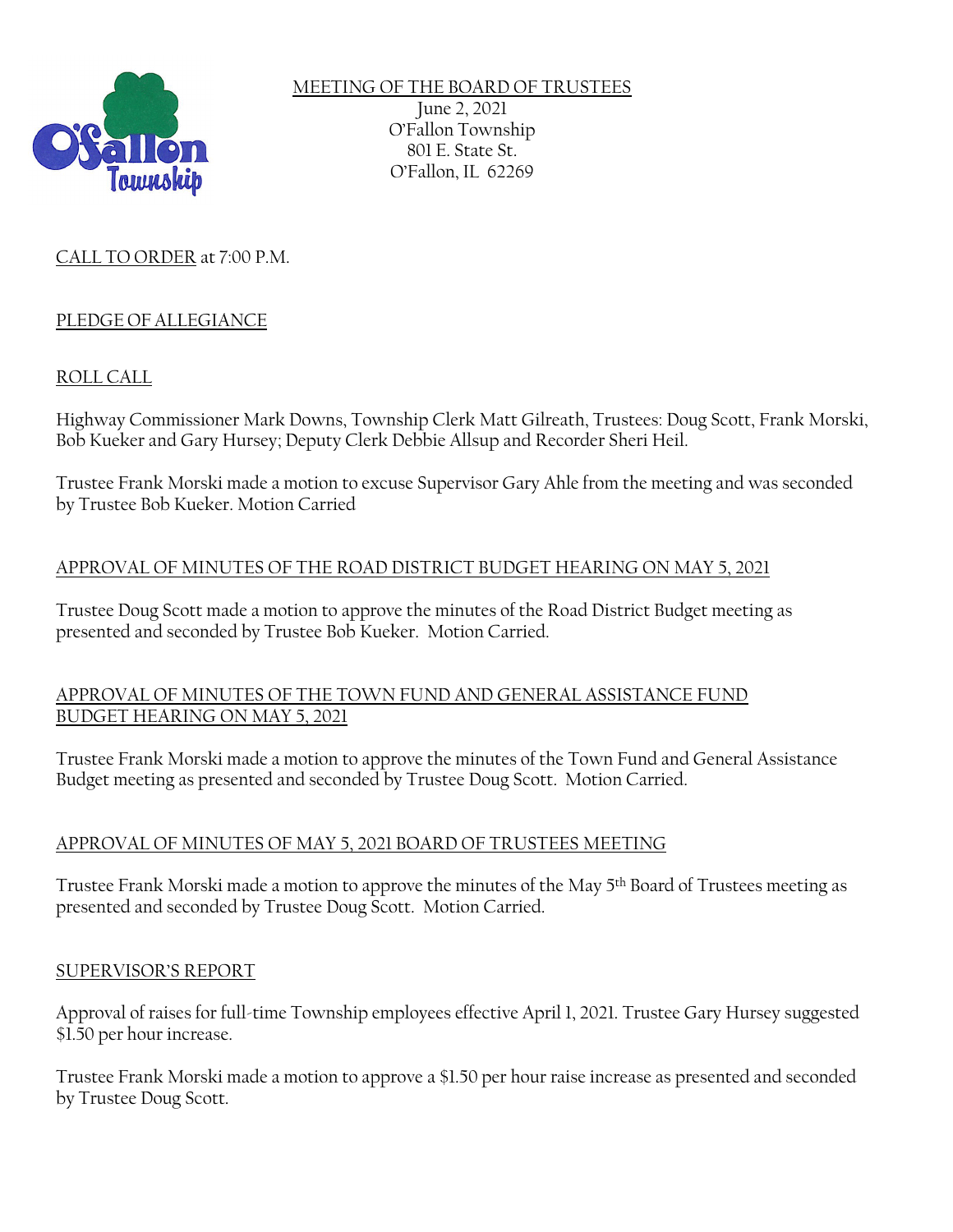Trustee Doug asked what the increase calculates to percentage wise. Hursey responded; 6% for Debbie Allsup and 7% for Heil. He added the office remained open during the Pandemic period with just the two of them. A brief discussion followed.

Roll Call: Hursey – aye; Kueker – aye; Scott – aye; Morski – aye. Motion Carried.

Approval of raises for part-time Township employees effective April 1, 2021. Hursey said this applies to Susan Parkinson who works approximately 25 hours per week. He suggested \$0.75 per hour.

Trustee Gary Hursey made a motion to approve a \$0.75 per hour raise increase as presented and seconded by Trustee Frank Morski. Roll Call: Hursey – aye; Kueker – aye; Scott – aye; Morski – aye. Motion Carried.

Approval of raises for Rotary van drivers effective April 1, 2021. Hursey said this applies to Dennis Fix and Mike Dees. Hursey suggested \$1.50 per hour for each of the drivers. Deputy Clerk Debbie Allsup said this increase would be contingent with the City of O'Fallon, since they reimburse the Township for the afternoon driver. A brief discussion followed.

Trustee Gary Hursey made a motion to approve a \$1.50 per hour raise increase pending City approval for the afternoon driver and seconded by Doug Scott. Roll Call: Hursey – aye; Kueker – aye; Scott – aye; Morski – aye. Motion Carried.

Approval of Board liaisons to the following Committees:

• Senior Citizens Committee

Trustee Gary Hursey made a motion to nominate Doug Scott for Senior Citizens Committee Liaison and seconded by Trustee Bob Kueker. Roll Call: Hursey – aye; Kueker – aye; Scott –abstain; Morski – aye. Motion Carried.

• Youth Committee

Trustee Gary Hursey made a motion to nominate Matt Gilreath for Youth Committee Liaison and seconded by Trustee Doug Scott. Roll Call: Hursey – aye; Kueker – aye; Scott –aye; Morski – aye. Motion Carried.

• Planning Committee

Trustee Gary Hursey made a motion to nominate Frank Morski for Planning Committee Liaison and seconded by Trustee Doug Scott. Roll Call: Hursey – aye; Kueker – aye; Scott –aye; Morski – abstain. Motion Carried.

• After Prom Committee

Trustee Gary Hursey said he will chair for this event but, wants other board members and employees to come out and help on night of the event. Trustee Frank Morski agree to assist.

Trustee Frank Morski made a motion to nominate Gary Hursey for After Prom Committee Liaison and seconded by Trustee Bob Kueker. Roll Call: Hursey – abstain; Kueker – aye; Scott –aye; Morski – aye. Motion Carried.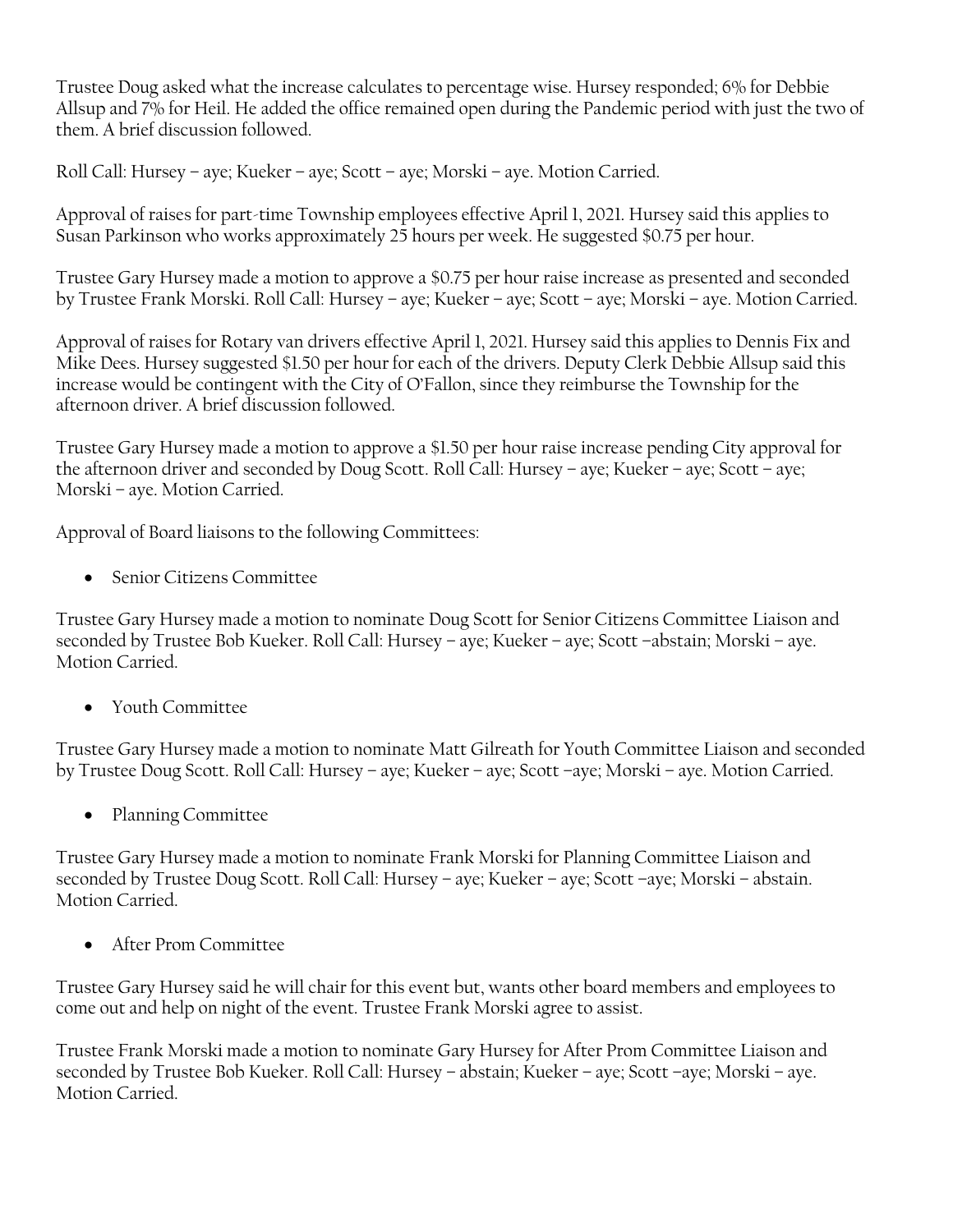- Food Pantry Committee
- Rummage Sale Committee

Trustee Gary Hursey made a motion to nominate Bob Kueker for both Food Pantry & Rummage Sale Committee Liaison and seconded by Trustee Frank Morski.

Trustee Hursey made mention of volunteers unofficially going through and earmarking items before the actual sale. He suggested the volunteers sign a form; they will not take/purchase items out for resale. Trustee Scott suggested Township Attorney, Cory Easton draft something up.

Roll Call: Hursey – aye; Kueker – aye; Scott –aye; Morski – aye. Motion Carried.

#### APPROVAL OF SUPERVISORS BILLS

| Town Fund               | \$15,833.53            |
|-------------------------|------------------------|
| General Assistance Fund | $\frac{1}{2}$ 3,439.44 |

Trustee Frank Morski made a motion to authorize the Supervisor's bills to be paid accordingly and seconded by Trustee Doug Scott. Roll Call: Hursey – aye; Kueker – aye; Scott –aye; Morski – aye. Motion Carried.

#### HIGHWAY COMMISSIONER'S REPORT

RaDAR report provided. (See attachment A)

Highway Commissioner Downs reported he met with the paving contractor; they plan to start right after July 4th and plan to be done in two weeks. Deadline for the project is July 30th. The contractor will be putting up some informational signs informing the public of interrupted traffic during that time. One lane of traffic will be open at all times but, there will be 'Road Closed to through Traffic' barricades up also. Downs does try and reach out to the residents personally and make them aware of upcoming roadwork.

#### APPROVAL OF HIGHWAY COMMISSIONER'S BILLS

| Permanent Road Fund | 1,524.66  |
|---------------------|-----------|
| Road & Bridge Fund  | 28,880.54 |

Trustee Bob Kueker made a motion to authorize the Highway Commissioner's bills to be paid accordingly and seconded by Trustee Doug Scott.

Trustee Morski asked about payment in the amount of \$11,163.61 to Dave Schmidt Truck Service. Downs said it was the transmission, starter and part of the bell housing. The transmission replacement is guaranteed. A brief discussion followed.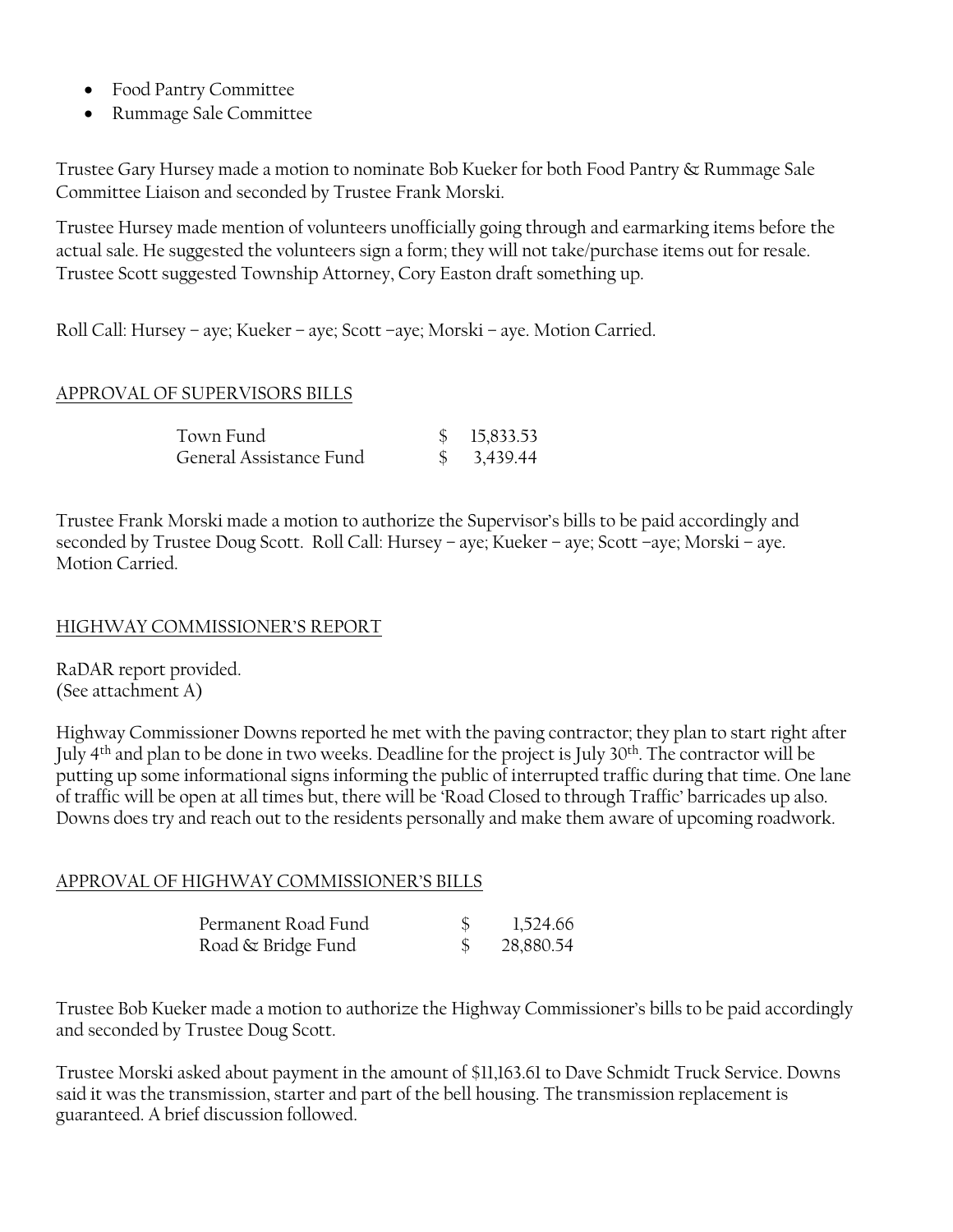Roll Call: Scott – aye; Hursey – aye; Kueker – aye; Scott –aye; Morski – aye. Motion Carried.

### TOWN CLERK REPORT

Appointment of Township Deputy Clerk. Clerk Matthew Gilreath nominated Debbie Allsup for the position.

Trustee Frank Morski made a motion to approve the nomination of Debbie Allsup as Deputy Clerk and seconded by Trustee Gary Hursey. Roll Call: Hursey – aye; Kueker – aye; Scott –aye; Morski – aye. Motion Carried.

Gilreath informed the Board the City Fest is on for August  $20<sup>th</sup>$  &  $21<sup>st</sup>$  this year. Gilreath plans on entering the parade as Township Clerk and invited any elected officials and employees to join him.

Gilreath wanted to personally thank Debbie Allsup and Sheri Heil for helping him to get settled in with his duties as Town Clerk.

On the County side; Gilreath said there is redistricting going on; the census information not being used which directly affects the Township.

Gilreath plans on looking into the computers and the website. With recent infiltrations in other government systems, Gilreath would like to make sure all safety firewalls are current. A discussion followed.

#### TRUSTEES REPORT

Trustee Doug Scott informed the board he will not be at the next meeting because of scheduled surgery.

#### COMMITTEE REPORTS

#### SENIOR COMMITTEE REPORT

Trustee Doug Scott wants to get the Senior Dinner going again but, still does not feel comfortable doing it right now. He will set up a meeting with the Committee and move forward from there. A brief discussion followed.

#### YOUTH REPORT

Trustee Bob Kueker reminded the Board of the upcoming Fishing Derby this Saturday at the O'Fallon Sportsmen's Club.

#### PLANNING REPORT

Planning Committee met on Tuesday, May 25, 2021 at 7:00 P.M. to discuss the following: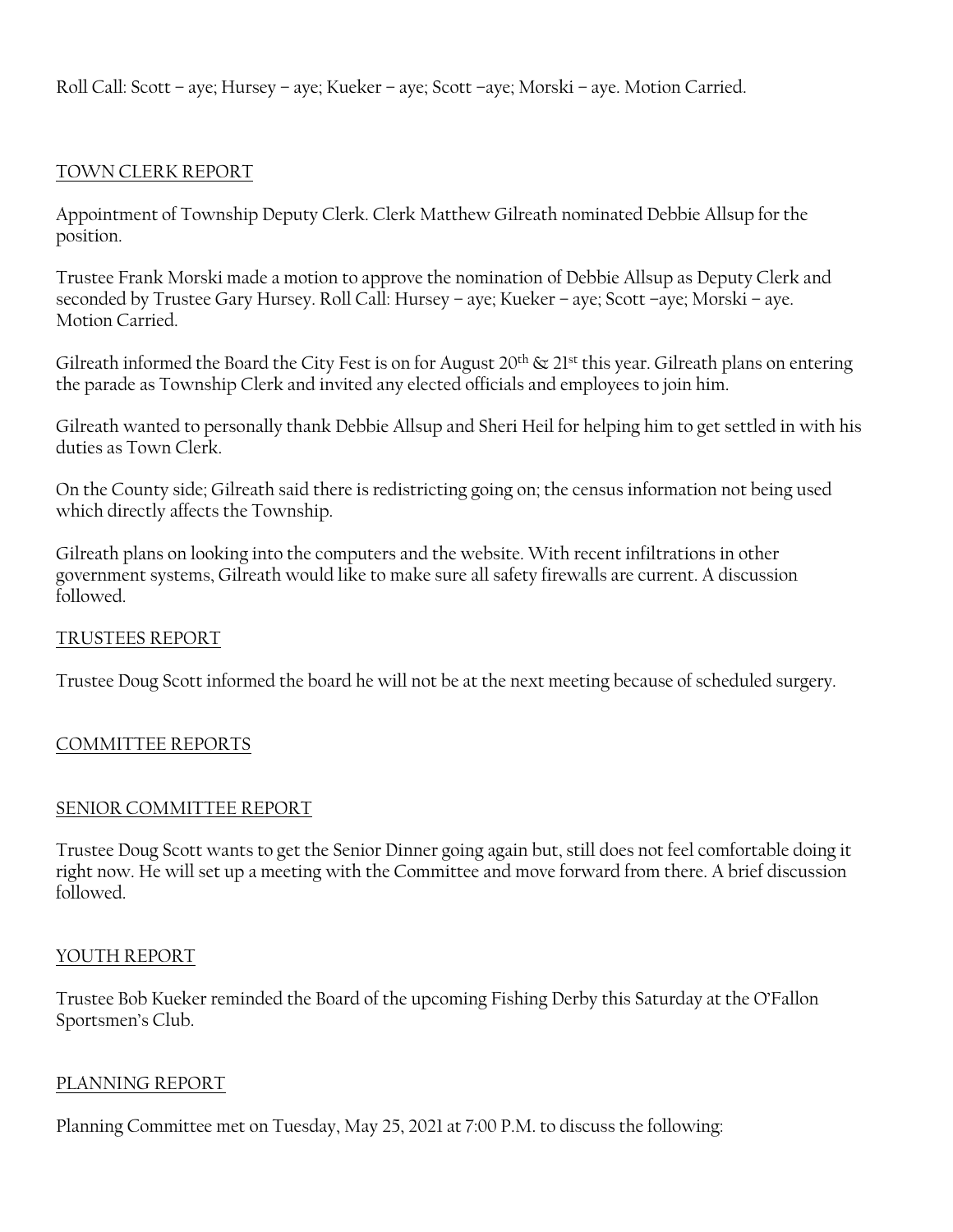To consider a request for a Special Use Permit for a Planned Development pursuant to Section 40-8-3(H) (3) to allow a Lawn Care Business in an "A" Agricultural Industry Zone District on property know as 402 Stanton Lane, O'Fallon – request being made by William & Lindsey Adams, Owners and Applicants.

Trustee Frank Morski reported one person actually showed up in opposition of the request. Another showed up after the meeting. The Planning Committee voted unanimously in favor of the request.

Trustee Frank Morski made a motion to approve the Special Use Permit request as approved by the Planning Committee and seconded by Trustee Gary Hursey. Roll Call: Hursey – aye; Kueker – aye; Scott –aye; Morski – aye. Motion Carried.

Highway Commissioner Mark Downs excused himself from the meeting at 7:33 P.M.

### AFTER PROM REPORT

The Promenade & Red-Carpet event took place on May 15th, 2021. The Committee gave gift cards to everyone in attendance along with raffling off the larger items previously purchased for the 2020 After Prom Party.

Trustee Hursey reported all went well. Debbie Allsup also attended to help Hursey with the giveaways. They were there for approximately two hours. Hursey said he would like to see an increase in the Township donation to purchase more gift cards so everyone receives one. Then, it would only be the larger items to raffle off. A brief discussion followed.

Town Clerk Gilreath informed the Board that Superintendent, Darcy Benway recently underwent heart transplant surgery. He wanted to get a card and send to her. A brief discussion followed.

The contract with St. Clair Bowl has been signed for the 2022 After Prom Party on May 14, 2022.

## FOOD PANTRY REPORT

Trustee Bob Kueker said he inquired if they need anything from the Township which they respectfully declined. Attendance seems to be picking up.

Trustee Gary Hursey thought since the majority of the Rummage Sale proceeds go to the Food Pantry, he suggested a plaque or gift card for the Rummage Sale volunteers d to show appreciation for their hard work. A brief discussion followed.

#### UNFINISHED BUSINESS

Approval of health insurance for all full-time employees. The cost is going from approximately \$9,400 to \$10,000. In 2018, it increased 2%, 2019 – 4% increase, 2020 - no increase, 2020 – approximately 7% increase.